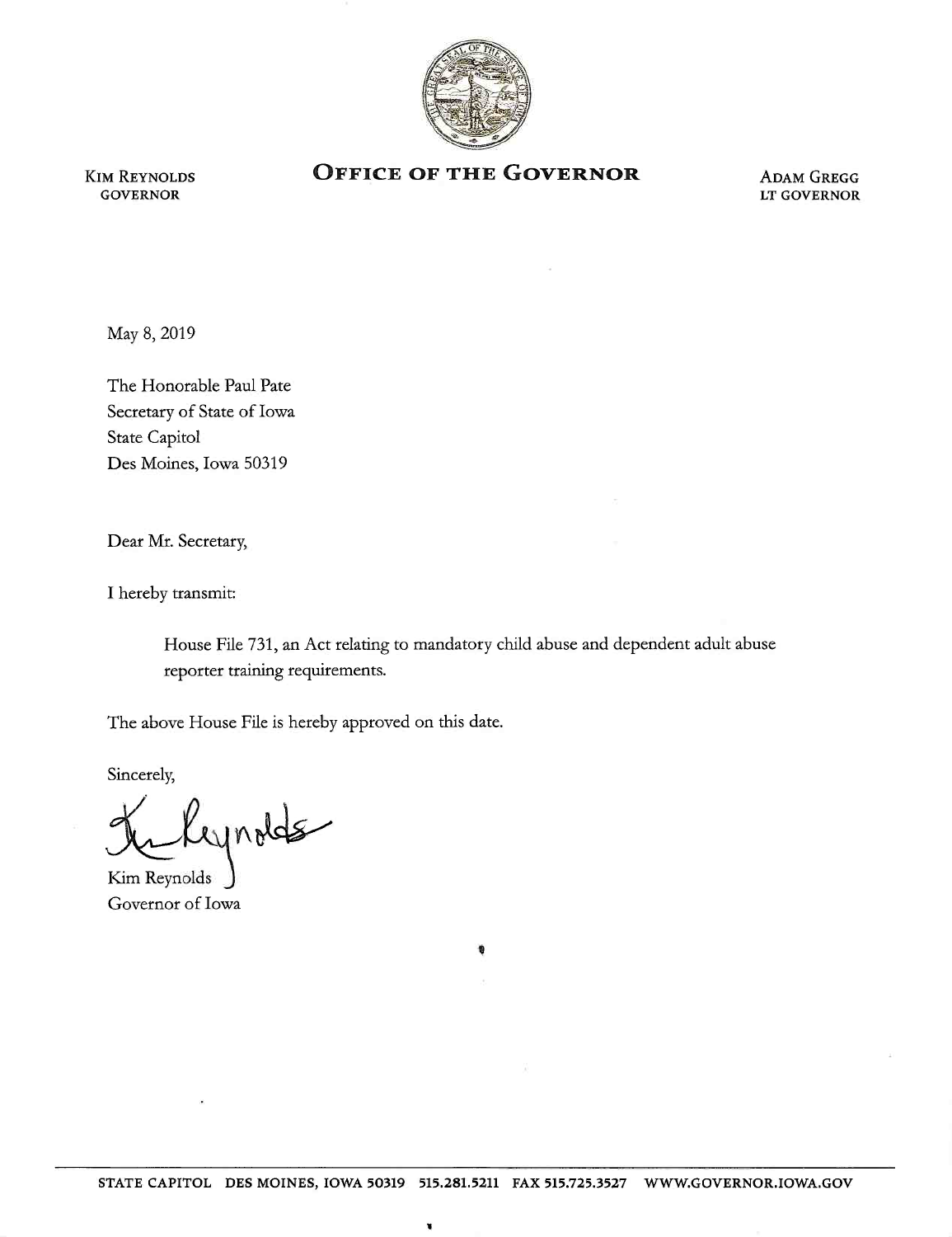

House File 731

## AN ACT

RELATING TO MANDATORY CHILD ABUSE AND DEPENDENT ADULT ABUSE REPORTER TRAINING REQUIREMENTS.

BE IT ENACTED BY THE GENERAL ASSEMBLY OF THE STATE OF IOWA:

Section 1. Section 135.11, subsection 24, Code 2019, is amended by striking the subsection.

Sec. 2. Section 232.69, subsection 3, paragraph b, Code 2019, is amended to read as follows:

*b.* A person required to make a report under subsection 1, other than a physician whose professional practice does not regularly involve providing primary health care to children, shall complete two hours of training relating to the identification and reporting of child abuse within six months of initial employment or self-employment involving the examination, attending, counseling, or treatment of children on a regular basis. Within one month of initial employment or self-employment, the person shall obtain a statement of the abuse reporting requirements from the person's employer or, if self-employed, from the department. The person shall complete at least two hours of additional child abuse identification and reporting training every five three years. If the person completes at least one hour of additional child abuse identification and reporting training prior to the three-year expiration period, the person shall be deemed in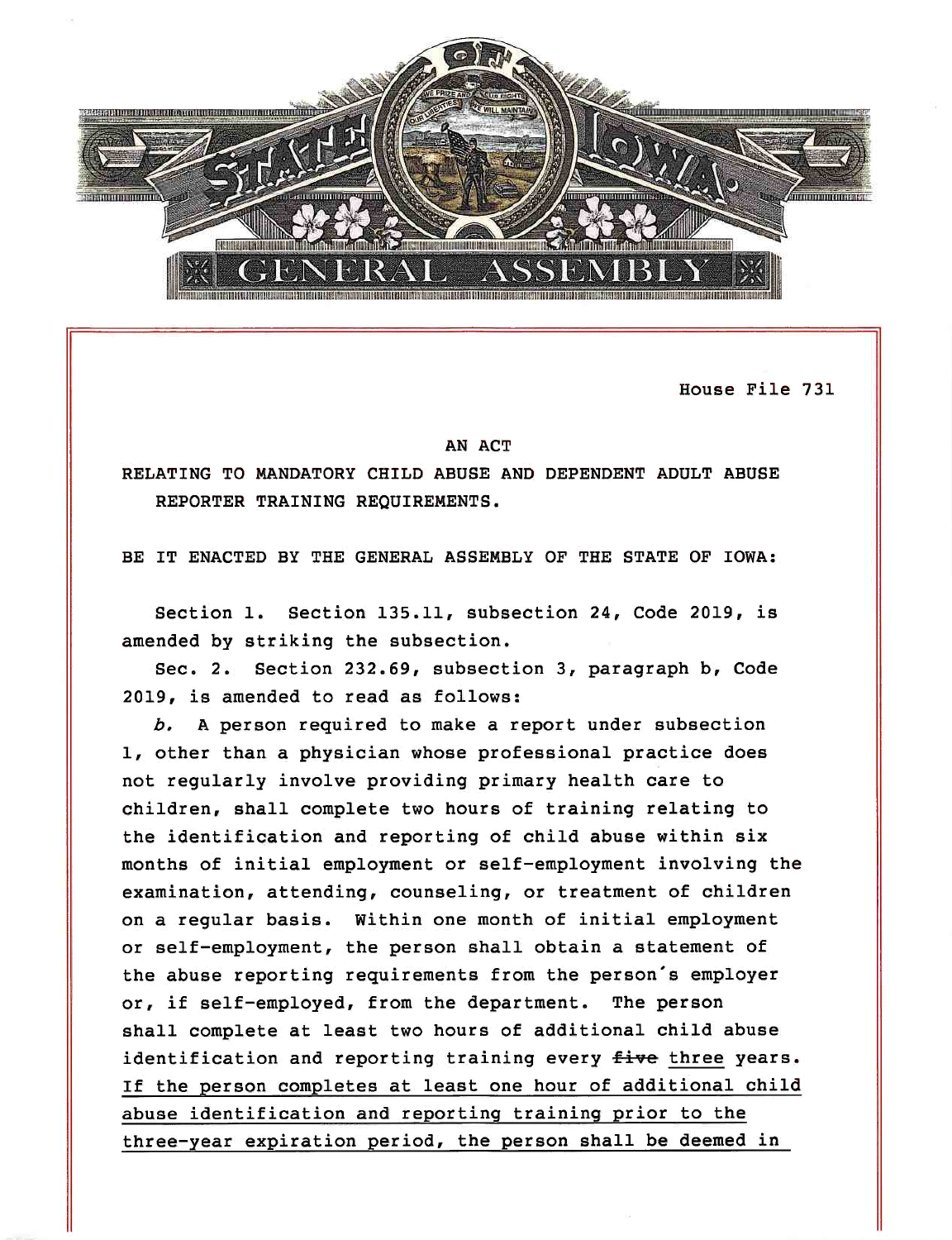compliance with the training requirements of this section for an additional three years.

Sec. 3. Section 232.69, subsection 3, paragraphs c and d, Code 2019, are amended by striking the paragraphs and inserting in lieu thereof the following:

*c.* The core training curriculum relating to the identification and reporting of child abuse, as provided in paragraph "b", shall be developed and provided by the department.

d. An employer of a person required to make a report under subsection 1 may provide supplemental training, specific to identification and reporting of child abuse as it relates to the person's professional practice, in addition to the core training provided by the department.

Sec. 4. Section 235B.16, subsection 5, paragraph b, Code 2019, is amended to read as follows:

*b.* A person required to report cases of dependent adult abuse pursuant to sections 235B.3 and 235E.2, other than a physician whose professional practice does not regularly involve providing primary health care to adults, shall complete two hours of training relating to the identification and reporting of dependent adult abuse within six months of initial employment or self-employment which involves the examination, attending, counseling, or treatment of adults on a regular basis. Within one month of initial employment or self-employment, the person shall obtain a statement of the abuse reporting requirements from the person's employer or, if self-employed, from the department. The person shall complete at least two hours of additional dependent adult abuse identification and reporting training every five three years. If the person completes at least one hour of additional dependent adult abuse identification and reporting training prior to the three-year expiration period, the person shall be deemed in compliance with the training requirements of this section for an additional three years.

Sec. 5. Section 235B.16, subsection 5, paragraphs c and d, Code 2019, are amended by striking the paragraphs and inserting in lieu thereof the following: